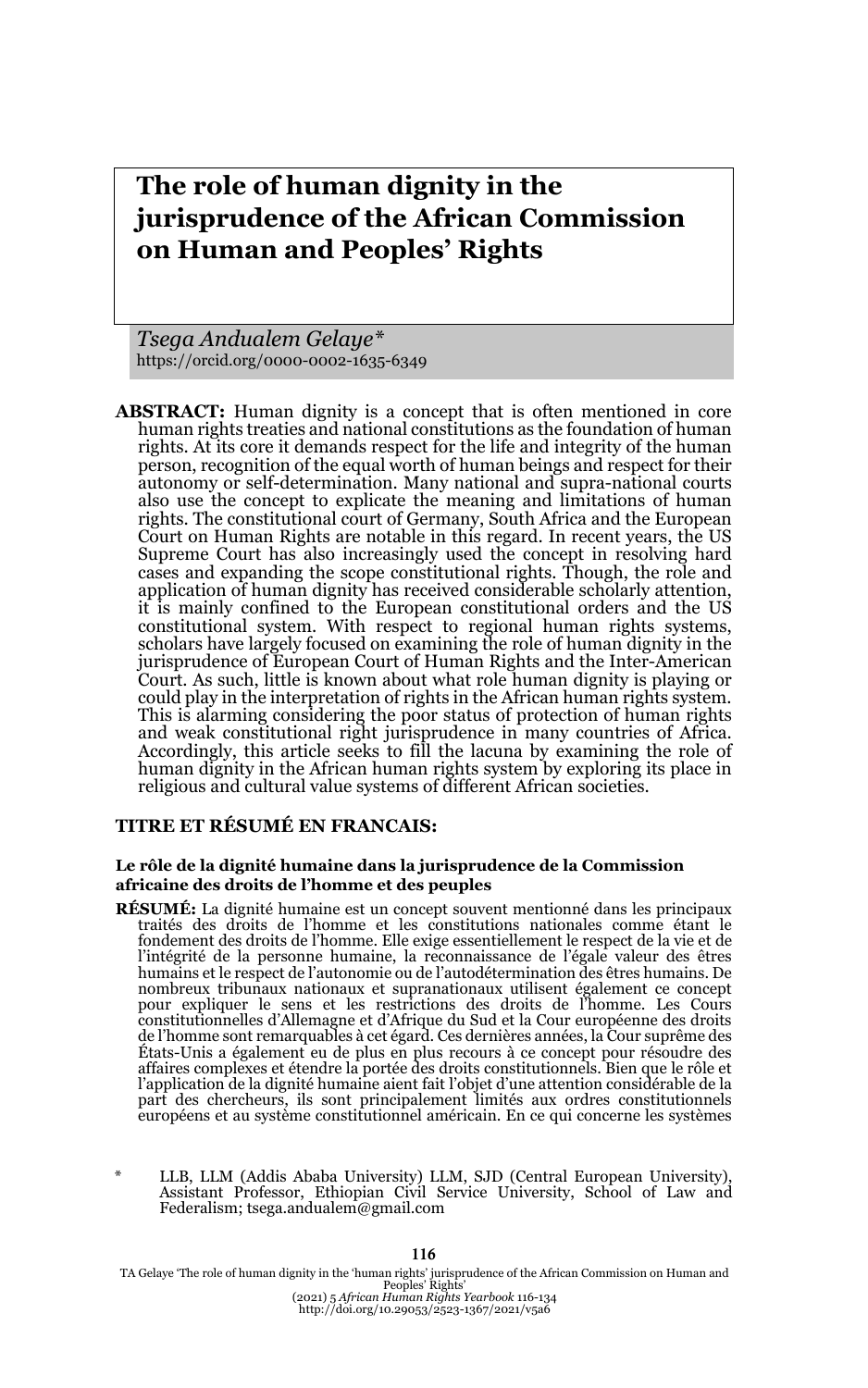régionaux des droits de l'homme, les chercheurs se sont principalement concentrés sur l'examen du rôle de la dignité humaine dans la jurisprudence de la Cour européenne des droits de l'homme et de la Cour interaméricaine. En conséquence, on n'en sait pas trop sur le rôle que la dignité humaine joue ou pourrait jouer dans l'interprétation des droits dans le système africain des droits de l'homme. Cette situation est préoccupante si l'on considère le faible niveau de protection des droits de l'homme et la faible jurisprudence en matière de droits constitutionnels dans de nombreux pays africains. En conséquence, cet article cherche à combler cette lacune en examinant le rôle de la dignité humaine dans le système africain des droits de l'homme. Il explore sa place dans les systèmes de valeurs religieux et culturels de différentes sociétés africaines.

**KEY WORDS:** human dignity, equality, cultural value systems, human rights system

#### **CONTENT:**

|               | 1.1 |  |
|---------------|-----|--|
|               | 1.2 |  |
|               |     |  |
| $\mathcal{P}$ |     |  |
|               |     |  |
| $\mathcal{R}$ |     |  |
|               |     |  |

## **1 HUMAN DIGNITY AS AN AFRICAN CULTURAL CONCEPT**

The essence of human dignity is attribution of respect to a human person and the recognition of their superior value in comparison to other creatures.<sup>1</sup> This idea is commonly believed to have originated from the teachings of Christianity or the exposition of European philosophers such as Immanuel Kant.<sup>2</sup> In contrast, the idea is portrayed as unknown and alien to the African continent and its inhabitants. This is partly due to the writings of philosophers such as Hegel who seem to have a very condescending view of Africa and the capacity of its people, which seems to have contributed a great deal to the general misconception about the continent for generations to come.3 Hegel describes Africa as 'land of childhood' and underscores the uncivilised status of the African people by noting that 'the Negro exhibits the natural man in his completely wild and untamed state'.<sup>4</sup> It does not take much effort to infer from these statements his equation of an African person with that of a child in his thinking and behaviour, not having any manner or rules for conducting his relationship with others. He also emphasises the 'wildness' and 'savagery' of the African people

<sup>1</sup> M Mahlmann 'Human dignity and autonomy on modern constitutional orders' in M Rosenfeld & A Sajó (eds) *The Oxford handbook of comparative constitutional law* (2012) 370-396.

<sup>2</sup> MD Cohen 'A concept of dignity' (2011) 44 *Israel Law Review* 11-17.

<sup>3</sup> B Camara 'The falsity of Hegel's theses on Africa' (2005) 36 *Journal of Black Studies* 82-96; M Mutua 'Savages, victims and saviors: the metaphor of human rights' (2001) 42(1) *Harvard International Law Journal* 201- 202; OS Nwosu 'Morality in African traditional society' 26(2) *New Political Science* 205.

<sup>4</sup> F Hegel *The philosophy of history* (2001) 109.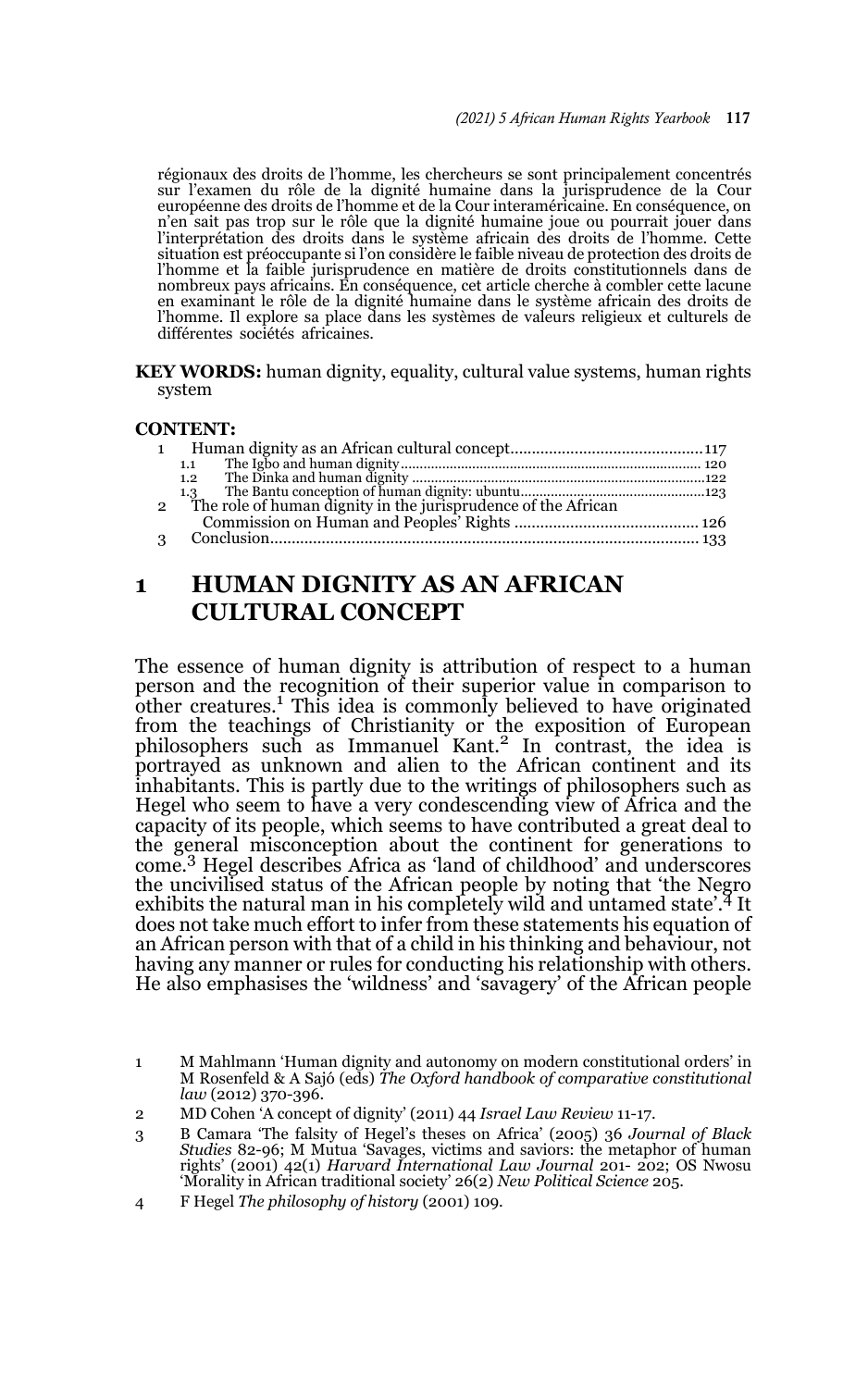which necessitates their domestication or taming by the higher beings (the Europeans). If what Hegel is saying is taken at face value, it might seem plausible to contend that human dignity has no roots in Africa (a wholly foreign concept that Africans need to learn from others for its goodness), because its very inhabitants are savages having neither the capacity nor the time to contemplate about it. Yet, it is important to also note that while European philosophers like Hegel were discussing human dignity, European society and culture rarely practiced this in their treatment of European foreigners, people of other races, women, children, criminal suspects, people with disabilities, and the poor.<sup>5</sup> European society of the period was savage and wild and had no interest in humane considerations.

Further, it was assumed that Africans are not capable of entertaining any abstract thought and their state of mental development does not allow them to think about how they should treat<br>each other and treat their fellow beings with respect.<sup>6</sup> Their ability to entertain ideas of God and religion is accordingly limited. Beside the account of European philosophers, Christian missionaries who sought to spread Christianity to Africa also contributed their part for the characterisation of African tradition and culture as barbaric devoid of any notion of human dignity in it.7 Hence, the dominant (pre) colonial narrative about Africa and Africans in the past was that they are 'brutes', 'cannibalistic', 'crude', 'primitive', 'dark', 'savages', 'pagan', 'ignorant' with no contribution for human history or civilisation.8

Here, it might help to examine why this line of thought/picture of Africa and Africans was propagated. Discovering the reason for such characterisation of Africa is not that sophisticated. It is chiefly to provide a justification or an excuse for the colonisation of African by the West and all the evils that happened the name of 'civilizing' or 'humanizing' Africans.9 Hence, in order to subjugate Africans to control by the Europeans, their portrayal as beasts and savages is crucial because it gives the impression that the colonisers are doing Africans a favour by controlling and guiding them because Africans lack the intelligence to govern themselves. In contrast, if the African culture and its people are considered to be civilised and their value system acceptable, the colonisers would lack the ground for controlling them other than for the sheer selfish desire of looting resources. Beside the

- 5 M Foucault *Discipline and punish: the birth of the prison* (1995) 3-31; VC Fox 'Historical perspectives on violence against women' (2002) 4(1) *Journal of* International Women's Studies 15-34; I Marini et al Psychosocial aspects of<br>disability insider perspectives and strategies for counselors (2018) 3-31;<br>T Cribelar 'From sin to laziness: early modern views of the poor and po https://www.eiu.edu/historia/cribelar.pdf (accessed 11 September 2021).
- 6 N Emeghara 'The dignity of the human person in African belief' (1992-1993) 14 *Theology Annual* 126-137.
- 7 Emeghara (n 6) 137.
- 8 Emeghara (n 6) 137.
- 9 B Bowden In the name of civilization: war, conquest, and colonialism' (2019) 23<br>*Pléyade* enero-junio 73-100; A Fatima 'Othering of Africans in European<br>literature: a postcolonial analysis of Conrad's 'Heart of darkness' *European Journal of English Language and Literature Studies* 40-45.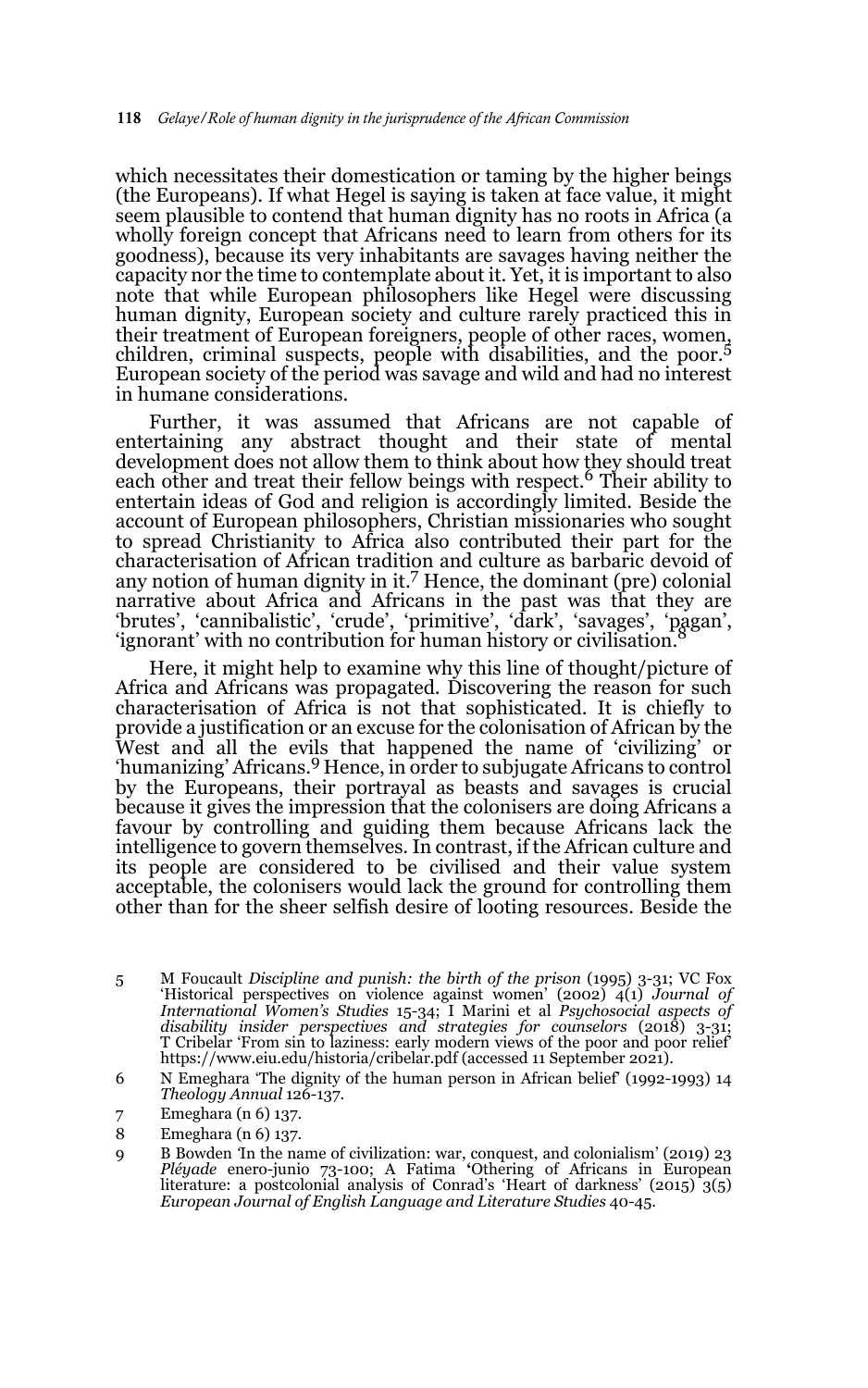issue of resources, painting the African traditional religion and belief system as savage and ridiculous, also gives advantage to religions such as Christianity and Islam to get followers in Africa. One of the most effective strategies to make people abandon a certain value system is to depict it as evil and barbarous.10 This seems to be what the missionaries did to traditional African religions and succeeded in making the people believe what they say is true and win them over.

The next important issue worthy of examination is whether what people like Hegel and the missionaries are saying about Africa and Africans is plausible? More specifically, whether the claim that Africans are alien to the ideals of human dignity is indeed true or it is something that is based on sheer misconception and ignorance about African way of life. Before analysing this subject, it is important to raise one important concern with respect to how one should approach the genealogy of dignity in different cultural traditions. A person may follow different methodologies in an attempt to discover the presence or absence of human dignity in a certain community. The most common approach is to look for the word 'human dignity' in written texts and laws of the community.<sup>11</sup> If one follows this narrow approach of finding human dignity, one may be easily led to the conclusion that dignity is alien to the society simply because the word is absent from written documents. This is particularly relevant for the study of African history and value systems since most of the written pieces were destroyed by the colonisers and the African people largely relied on oral tradition.12 As such, a person genuinely interested in the discovery of the notion of human dignity in Africa must be sensitive to this reality.

This in turn requires a more nuanced method of discovery which is not merely confined to searching for the word 'dignity' in written form. Instead, it requires inquiring into whether a given society has the ideal of treating human beings as creatures of special worth/value and looks for manifestations of such ideas in the right places.13 These places include oral traditions, songs, their way of life, conception of religion and its practice, manners of treating individuals, as well as the duty and privileges of individuals in the community among others. In general, a holistic consideration of the community culture and value system must be considered to arrive at a sound conclusion. The adoption of such approach in the writer's view, will affirm the idea that human dignity is not an alien concept to Africa and its marks are found in different cultures of African pre-colonial communities. Yet, it is also important to bear in mind that African culture is not homogenous and like any other society there are practices which are incompatible with the idea of human dignity. In subsequent paragraphs of the article, an attempt

<sup>10</sup> F Nkomazana & S Doreen 'Missionary colonial mentality and the expansion of christianity in Bechuanaland Protectorate' 1800 to 1900' (2016) 29 *Journal for the Study of Religion* 29-55.

<sup>11</sup> M Mahlmann 'The good sense of dignity: Six antidotes to dignity fatigue in law and ethics' in C McCrudden (ed) *Understanding human dignity* (2014) 593-614.

<sup>12</sup> K Wiredu 'An oral philosophy of personhood: comments on philosophy and orality' (2009) 40 *Research in African Literatures* 8-10.

<sup>13</sup> Mahlmann (n 11) 595.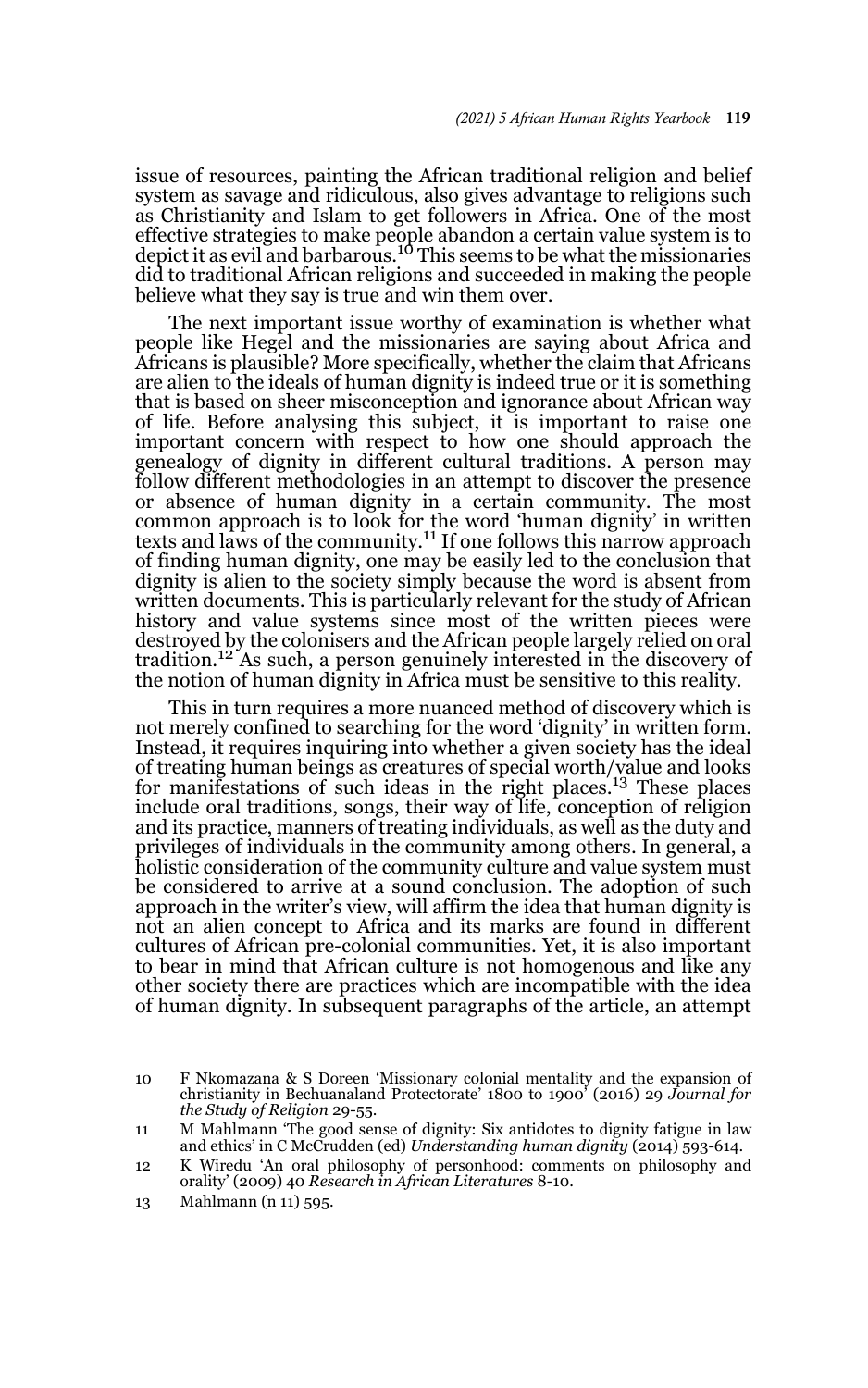is made to demonstrate how some African societies recognise and respect human dignity by examining the anthropological and philosophical studies conducted on three indigenous African people, namely, the Igbo, the Akan and the Bantu people.

### **1.1 The Igbo and human dignity**

The Igbo people are one of Africa's indigenous peoples in the presentday Nigeria. According to a study by Emeghara, a closer look at their conception of human creation, mode of worship and community life provides ample evidence to the respect traditional African societies had for human person which lies at the centre of the modern notion of human dignity.14 To begin with their view of human origin, they believe that every human being is the work of Chukwu (God). What makes human beings more valuable than any other creature is the possession of *chi* (soul) which they believe is an imprint of God's nature. As such, they believe that God is within every human person through his *chi*.<sup>15</sup> This view of human beings and their worth is akin to the Christian conception of *imago dei* that ascribes dignity to human beings because they were made in God's image. However, the Igbo also identified other factors which may trigger respect for human beings beside their creation by God. The understanding of human beings as spiritual beings and recognition of their volition could be mentioned as an example in this regard.<sup>16</sup> To begin with spirituality, the Igbo believe that human life continues in a spiritual form, and it is not extinguished at death. Hence, the immortality of human soul/spirit may be interpreted as a conception of a special value of human beings that make them stand out from others. This may also explain the ascription of an important status to the dead members of the community commonly known as ancestors whose implicit presence is recognised and respected. Further, the possession of free will and volition in human heart/nature is also believed by the Igbo as distinguishing marks of a human being. As such, the capacity in human heart to do good and evil is recognised. This understanding of the Igbo resembles the position of some European philosophers like Kant emphasising the unique limited properties of human beings as a justification for bestowing dignity on them.

A closer look at the manner of worship and way of life in Igbo community also displays the respect they have for human life and human person. According to Obasola, life 'is a primary value and highly esteemed among the Africans'.17 The community manifests its concern for human life in the names it gives for children and in the manner, it seeks to protect human life. For instance, names like '*Ndubuisi* (life is

14 Emeghara (n 6) 126-137.

<sup>15</sup> Emeghara (n 6) 126-137.

<sup>16</sup> Emeghara (n 6) 126-137.

<sup>17</sup> KE Obasola **'**Ethical perspective of human life in relation to human rights in African indigenous societies' (2014) 8 *International Review of Social Sciences and Humanities* 29-35.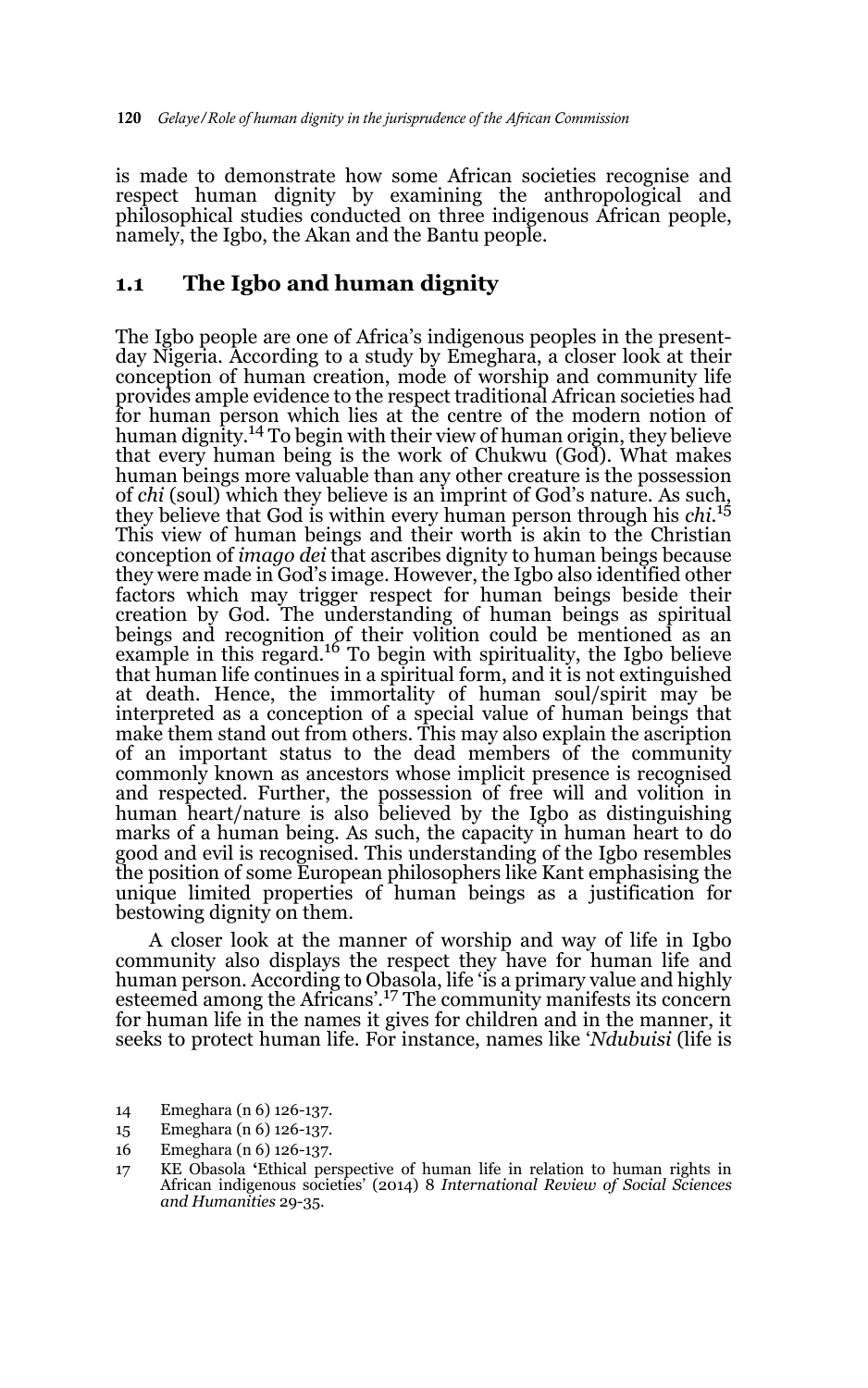the primary value)', and *Nduka* (life is the greatest thing) are common in Igbo people.18 Several beliefs and rules of the Igbo community also demonstrate the respect they have for human life from their perspective. To illustrate, one can mention the absolute prohibition of taking one's own life. The community shows its disdain against such practice by not burying and mourning for the person who committed suicide.<sup>19</sup> This shows the modern debates about assisted suicide and its controversies are not new to the African mind and culture. Further, the community respects the value of human life even at its earliest stage of development. This could be seen from the way the Igbo handle the death of pregnant women in the past. When such incident happens, the Igbo conduct a surgery on the women to extract the fetus and arrange a separate burial for both.<sup>20</sup> This may be interpreted as a barbaric and absurd practice with no logical justification. But from the other side, it could also be interpreted to show how the Igbo respect human person in a fetus form by their attempt to value it through a separate burial. Moreover, respect for human life and its value, is always present in Igbo prayers.<sup>21</sup>

The most visible manifestation of the Igbo respect for human dignity is found in their communal life, manner of treating each other and their value system.<sup>22</sup> Like for many African communities, communal way of life and the duty of the individual to further the common good of the community is a cherished matter. More specifically, the central prescription of Igbo community is the requirement for every individual to show respect for other members by displaying hospitality, supporting the weak and displaying solidarity.<sup>23</sup> At the core of these practices lies respect for a human person and recognition of his unique worth. To show hospitality and friendly treatment to another human being is nothing but affirmation of his special value. It is also a complete opposite of hatred and unfriendly treatment that denies the value of certain human beings. Thus, one does not need to find a detailed philosophical account about dignity in a written form to appreciate the existence of notion of human dignity in a certain community. The way it treats its fellow beings gives enough testimony to a person with an open eye to see if human dignity is there. Likewise, support for the weak and the fortunate, underscore the belief of the community of according equal concern and appreciation of the value for human beings irrespective of their status or circumstances. Hence, the Igbo had a notion of human dignity.

- 18 Obasola (n 17) 29-35.
- 19 Obasola (n 17) 29-35.
- 20 Obasola (n 17) 29-35.
- 21 OS Nwosu 'Morality in African traditional society' (2004) 26(2) *New Political Science* 205-229.
- 22 Emeghara (n 6) 126-137.
- 23 Emeghara (n 6) 126-137.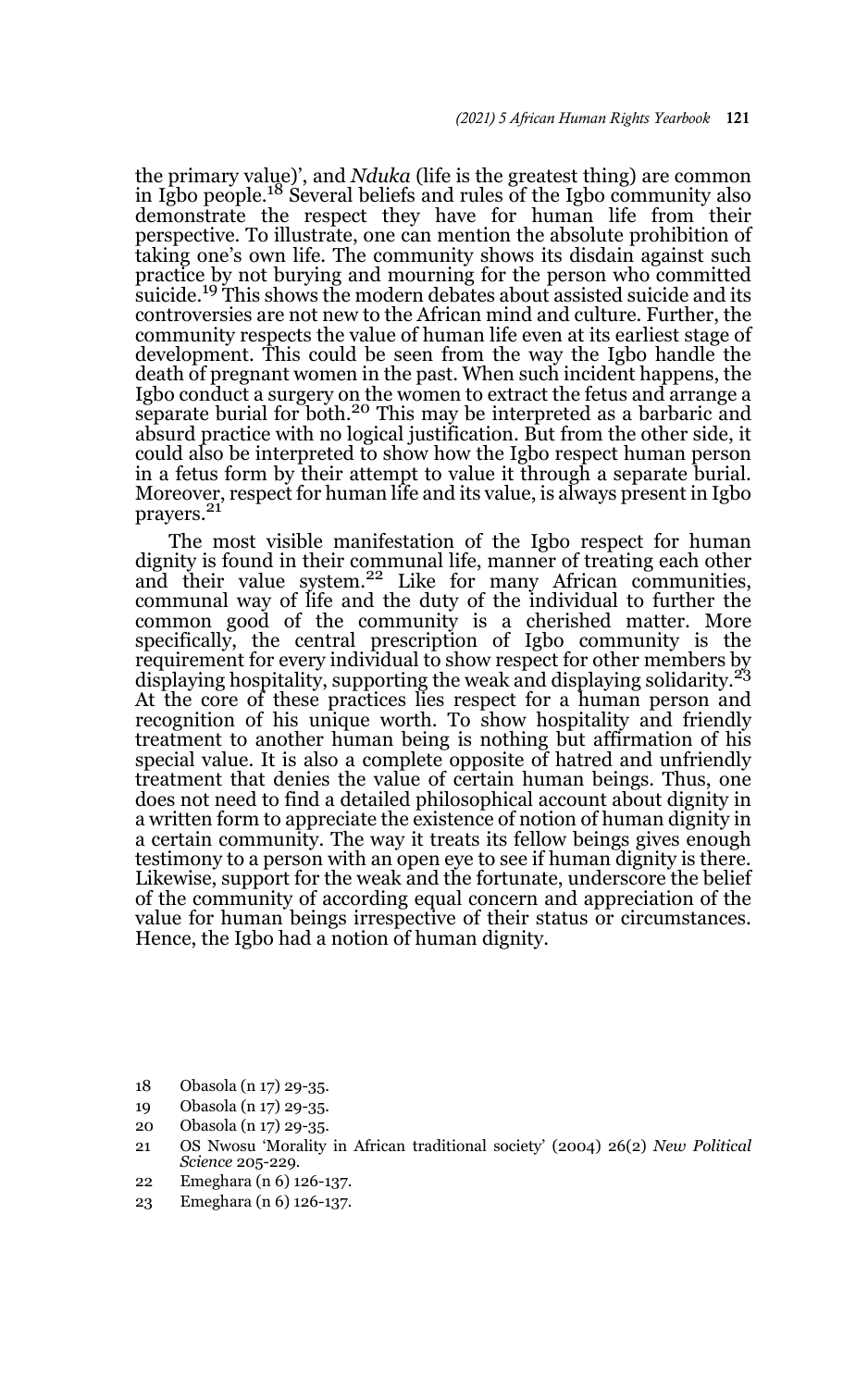### **1.2 The Dinka and human dignity**

The Dinka are African indigenous people living in the present day of South Sudan, the eastern part of Africa. Like the Igbo, one can find the traces of notion of human dignity in the Dinka culture and value system. Francis Deng, an anthropologist and lawyer, has spent a considerable time and energy in studying the Dinka way of life and its relation to the modern conception of human rights that is primarily grounded on the notion of human dignity. His study reveals one of the misconceptions about societies in pre-colonial Africa. Commonly, African communities are perceived as having no value system for ordering their society and all one can find is endless chaos and war. The falsity of this assumption could be seen if one examines the culture of the Dinka.

According to Deng, the Dinka have a moral ideal/vision of a society they want to create and maintain. These notions are embodied in the Dinka concept called *Cieng* which embodies 'values of dignity, respect, loyalty and care for human person among others'.<sup>24</sup> The *Cieng* is a moral code of conduct that every member of the Dinka community must adhere to and observe. As noted above, its ultimate aim is ensuring respect for human a person through the prescription of treatment that goes with it. As such, for the Dinka an ideal society is one where the dignity of every member of the community is valued. The *Cieng* also imposes a duty on each member of the community to care for the wellbeing of others. These moral prescriptions preserve the essence of human dignity as we understand it today. Hence, the ideals of human dignity are not foreign to the Dinka and one could infer this from their moral code of conduct and its prescription.

The strength of their commitment to the *Cieng* is demonstrated by the consequences attached to the violation of the moral law. Like the Igbo, the Dinka also believe that the ancestors are the guardian of the Dinka moral order.25 Thus, an individual who breached the *Cieng* will be punished by them. Beside their central moral code of conduct, the *Cieng*, other traditions and practices of the Dinka also affirm the recognition of human dignity and human worth. For instance, in making a decision or taking a certain course of action that affects the community, the Dinka give priority for persuasion over the use of force or violence or coercion.<sup>26</sup> This practice could be interpreted to indicate the value the Dinka give for the opinion of every person and the degrading nature of getting something done by forcing or compelling someone against his free will. Such an interpretation approximates the modern understanding of human dignity that demands the treatment of every person as an end not as a means.

<sup>24</sup> F Deng *The Dinka of the Sudan: case studies in cultural anthropology* (1972) 14-24; F Deng et al *Human rights: southern voices* in W Twininng (eds) (2009) 4- 15.

<sup>25</sup> Deng (n 24) 4-15.

<sup>26</sup> F Deng *Identity, diversity and constitutionalism in Africa* (2008) 77-100.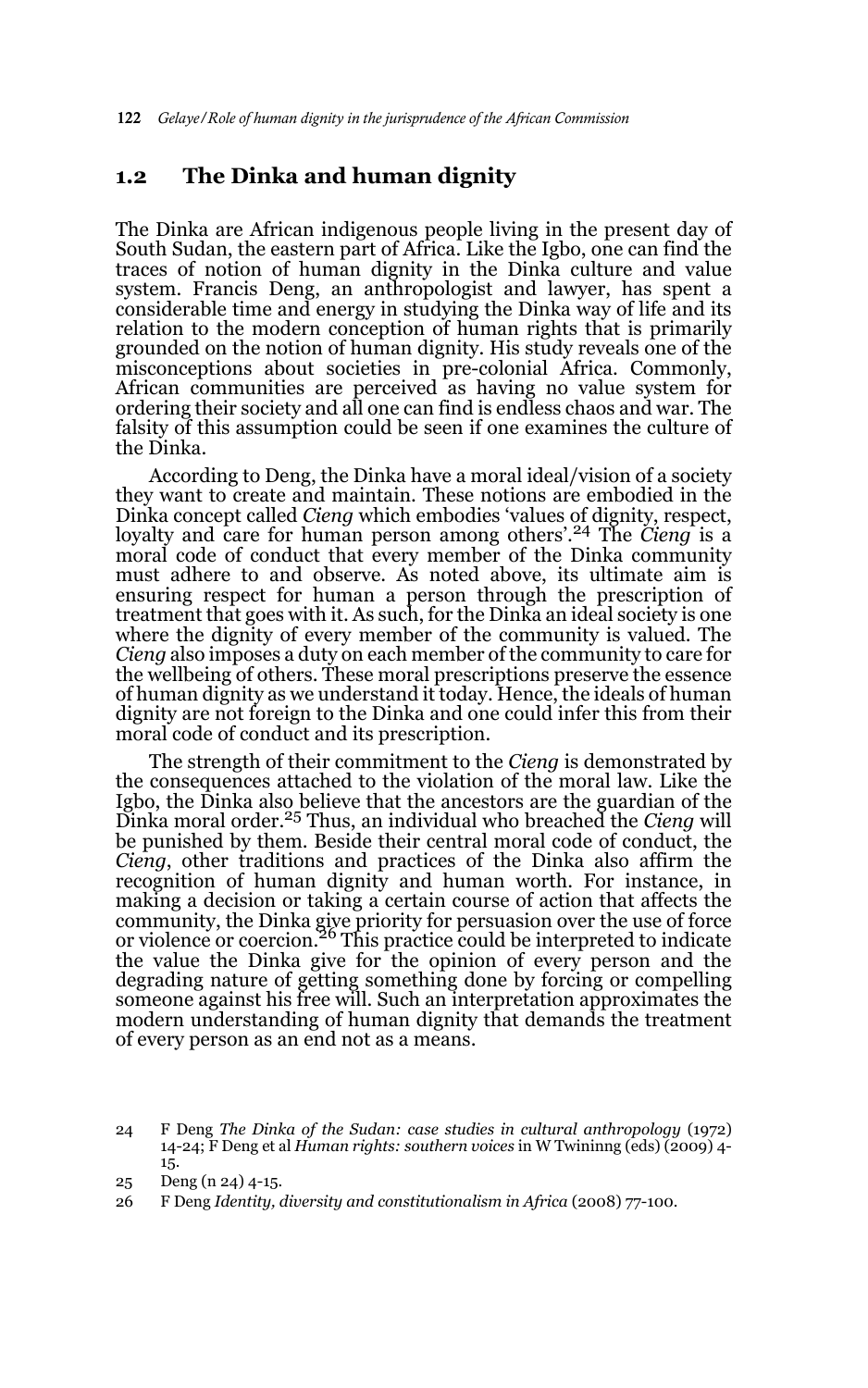Further, one can also infer the war ethics of the Dinka and see their attempt to ensure respect for a human being irrespective of the fact that he is an enemy. According to the Dinka culture, a wounded enemy fighter must be treated and taken care of by the women.<sup>27</sup> Such gesture towards the enemy could be inferred as having its source in respect for humanity or the human person. Another interesting practice in Dinka tradition is the *dheeg*. 28 Although exact translation of the practice to English is a challenge, it basically refers to social dignity of a person in the Dinka community. According to Deng, individuals could attain the respect of the community in three ways.<sup>29</sup> The first is the acquisition of dignity by birth or marriage. As such, a person will assume an elevated status in the community if he is born out of a class esteemed by the community or joins such family by means of marriage. But this is not the only way of acquiring societal respect in the Dinka. An individual also earns his respect in the community, if he owns cattle which is the most revered thing for the Dinkas or conforms to the moral prescription of the *Cieng*. Thus, a poor person is treated with respect in the community if he is an adherent to the requirements of the *Cieng* and displays a friendly and respectful behaviour towards other members of the community. Finally, social dignity could also be ascribed in a person by virtue of his physical appearance or beauty. Beauty and the body of the human person are treasured in the belief of the Dinka.

#### **1.3 The Bantu conception of human dignity: ubuntu**

One of the most widely known indigenous African value systems (in relative terms) that is often associated with the notion of human dignity is the ubuntu tradition of African people of Bantu descent. These people mainly live in Southern and Eastern parts of Africa and ubuntu is central to their societal organisation and day to day life. It is difficult to capture the whole essence of ubuntu with one single definition. But at its core lies the idea '*Umuntu Ngumuntu Ngabantu'*, which can be translated as "a person is a person because of or through others".30 The centrality of society in the definition of personhood is evident from this statement. As such, an African world view of individual and their link to the community is different from that of the West. In western philosophical discourse, the status of the individual and their humanity is found internally and located within the person themselves (inheres within).31 Hence, the role of the community in the acquisition of personhood or humanity is not often emphasised. As such, interaction with the community seems not to add anything to the human quality of

- 27 Deng (n 26) 77-100.
- 28 Deng (n 26) 77-100.
- 29 Deng (n 26) 77-100.
- 30 D Cornell & N Muvangua *Ubuntu and the law: African ideals and post-Apartheid jurisprudence* (2012) 5.
- 31 IA Menkiti 'Person and community in African traditional thought' in RA. Wright (ed) *African philosophy: an introduction* (1984) 171-181; JE Lassiter 'African culture and personality: bad social science, effective social activism, or a call to reinvent ethnology?' (2000) 3(3) *African Studies Quarterly* 1-15.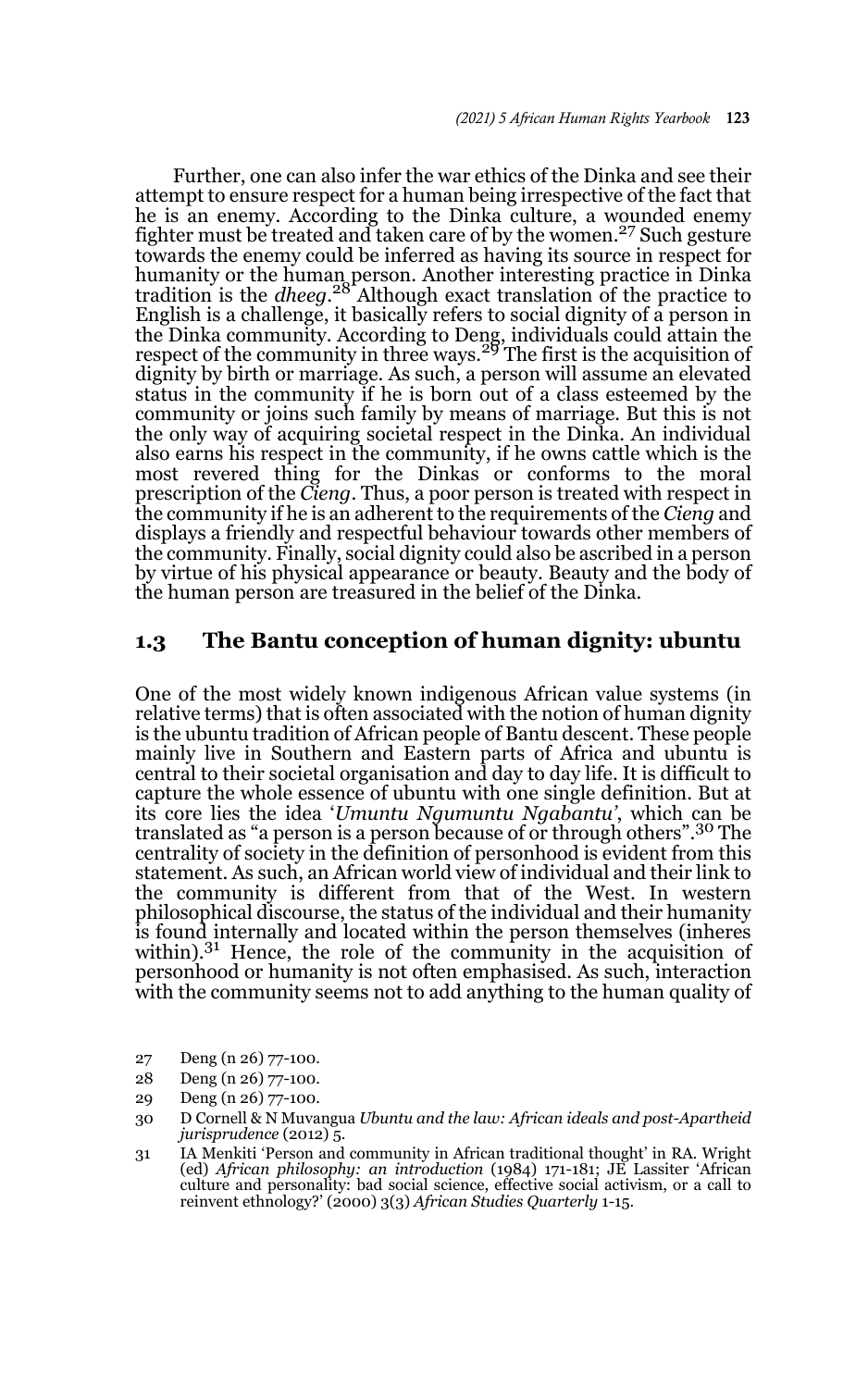the individual nor diminish it. Hence, personhood or humanity is rather internal than external.

The view of humanity and personhood in ubuntu thought is the complete opposite of this thinking. As such, a person acquires personhood or humanity only through their relation with their peers and the community.<sup>32</sup> A corollary of this belief is that what makes the person a human is not his mental or bodily attributes or features. Rather, it is their friendly and cooperative interaction with others that leads to their transformation to state of a human being. Some authors contend that for an African, personhood is something which a person may not succeed in achieving.33 This means unless a person receives the assistance of others they will not be able to develop to a full human being by their own effort and will. Further, depending on the degree of interaction and good relation with others a person may become more or less of a person.<sup>34</sup> As such, when they show respect and concern for others and strive for their wellbeing, a person is regarded as having an ubuntu. In contrast, they will be considered as lacking ubuntu when they attempt to promote their wellbeing at the expense or in disregard of the interest of others.

As the previous paragraphs demonstrate, interdependence is a supreme good in the philosophy of ubuntu. Hence, an individual is expected to flourish as a person by receiving the support of others and has the duty to do the same for others to flourish or develop.35 Thus, the person relies on others for their development and others can rely on them to achieve their destiny or wellbeing. Beside the emphasis on interdependence and community centred personhood, ubuntu sets certain standards and guidelines on how individuals should treat each other or relate. The core prescription in this regard is treating every<br>person with respect, concern and friendliness.<sup>36</sup> It is only such kind of treatment that conforms to the ubuntu philosophy and leads to personal and communal development. Unfriendly treatment of others and lack of concern for their wellbeing is contrary to the value of ubuntu.

The other point which requires further analysis is the similarity of ubuntu with the understanding of human dignity in western philosophical thought. Some writers warn us of the danger of conflating human dignity and ubuntu, for the reason that such approach deprives us the opportunity to benefit and appreciate the unique features and addition of ubuntu.37 One difference that is often noted in the ubuntu

- 33 Metz (n 32) 81-99.
- 34 Metz (n 32) 81-99.
- 35 Metz (n 32) 81-99.
- 36 Metz (n 32) 81-99.
- 37 D Cornell 'A call for a nuanced constitutional jurisprudence: South Africa, *Ubuntu*, dignity, and reconciliation' in D Cornell & N Muvangua *Ubuntu and the law African ideals and post-Apartheid jurisprudence* (2012) 324-333.

<sup>32</sup> T Metz 'African conceptions of human dignity: vitality and community as the ground of human rights' (2012) 13 *Human Rights Review*19-37; T Metz 'Human dignity, capital punishment, and an African moral theory: toward a new philosophy of human rights' (2010) 9 *Journal of Human Rights* 81-99.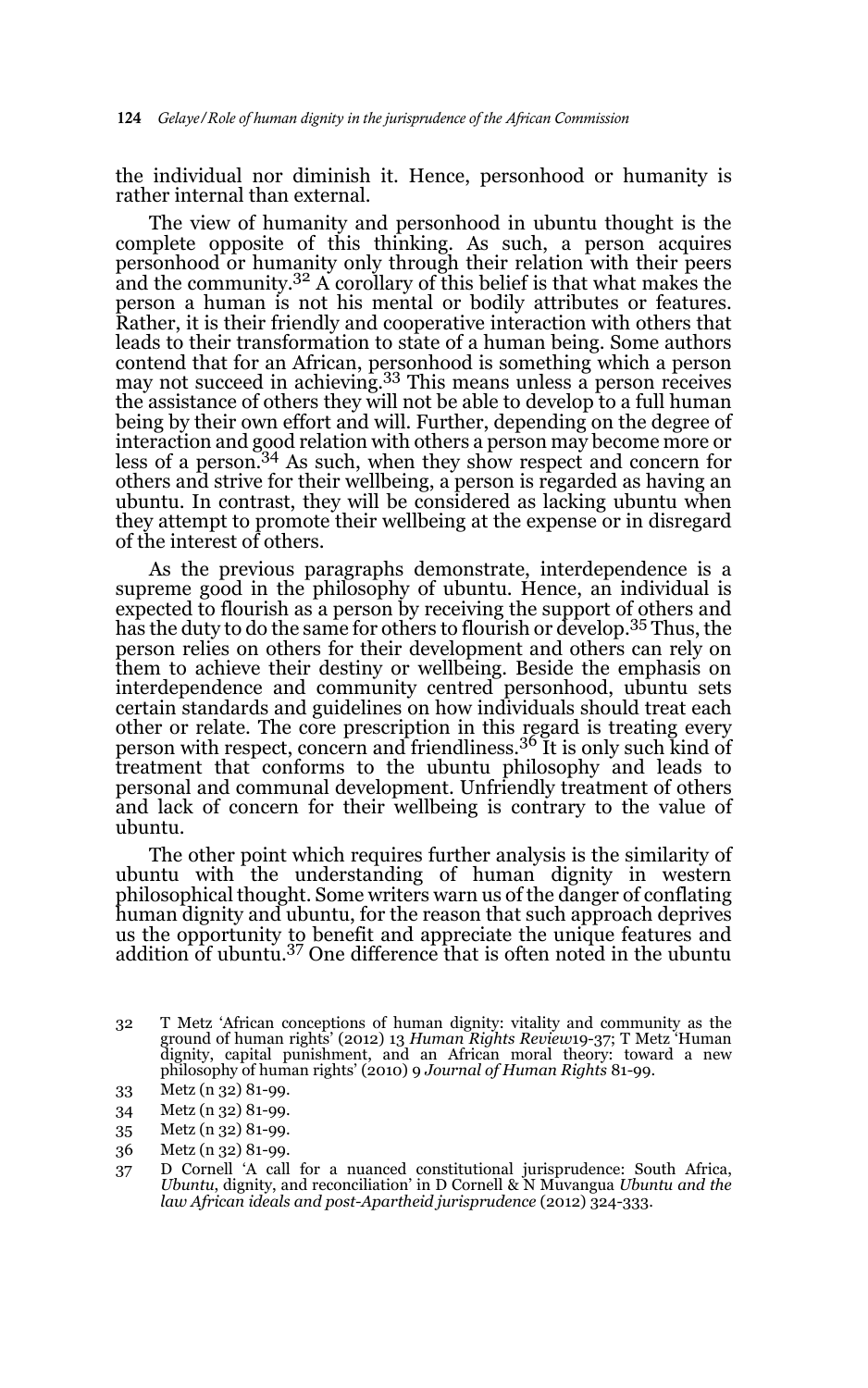scholarship is the focus of Kantian understanding of dignity on the autonomy of the individual contrary to the relationship centered view<br>of humanity in ubuntu.<sup>38</sup> As such, it is argued that what is central about the human person in Kant's philosophy is the autonomy or the ability of the individual to make free choice. This does not seem to be the emphasis in ubuntu which seems to value friendly relationship between individuals more than individual capacity for choice.39 However, since Kant talks about freedom under moral law, the complete differentiation of his thought with that of ubuntu should not be over emphasised.

These findings also demonstrate that non-western cultural traditions are not always incompatible with the basic conception of human dignity and human rights as it is often perceived. Rather the essence of these values is also present in the cultural traditions of various African communities.<sup>40</sup> Thus, no particular culture has a monopoly or ownership over human dignity. Respect for human dignity at a basic level is rather a value shared by all societies and there is a wide range of cross-cultural consensus on it. This also means that radical universalistic understanding of human dignity is problematic because it completely dismisses the relevance of cultural values in validating<br>and shaping conceptions of human dignity.<sup>41</sup> Such position is incompatible with the reality and it may not also support the cause of human rights. The better approach is to use cultural values to further promote and legitimise respect for human dignity instead of rejecting them in their entirety. However, radical cultural relativist approaches, which make culture the sole determinant of any value and reject the existence of any universal value at any level, are also problematic.<sup>42</sup> They may also serve to justify gross violations of human dignity by invoking their compatibility with the conception of human dignity accepted in a particular cultural tradition. The challenge here is to strike a delicate balance between the universal and local understanding of human dignity, without one completely eliminating the other. As long as the culture of a certain community upholds basic respect for human dignity shared at universal level, it may be legitimate to allow it to add its own conceptions or variation of human dignity. This would further enrich human dignity and entrench respect for it at a deeper level instead of undermining it. To illustrate, in many African societies communal interaction and harmony is an important value. Such way of thinking must not be necessarily identical to the western approach that gives central place for individual autonomy. Further, such variation in itself it is not a violation or danger for respect for human dignity, as long

39 Metz (n 38) 310-317.

42 Donnelly (n 41) 108-110.

<sup>38</sup> T Metz 'Dignity in the Ubuntu tradition' in Marcus Düwell and others (eds) *The Cambridge handbook of human dignity: interdisciplinary perspectives* 310-317.

<sup>40</sup> F Deng 'A cultural approach to human rights among the Dinka' in AA An-Na'im & FM Deng (eds) *Human rights in Africa: cross cultural perspectives* (1990) 261-289.

<sup>41</sup> J Donnelly 'Cultural relativism and universal human rights' (1984) 6(4) *Human Rights Quarterly* 400-419; J Donnelly *Universal human rights in theory and practice* (2013) 108-110.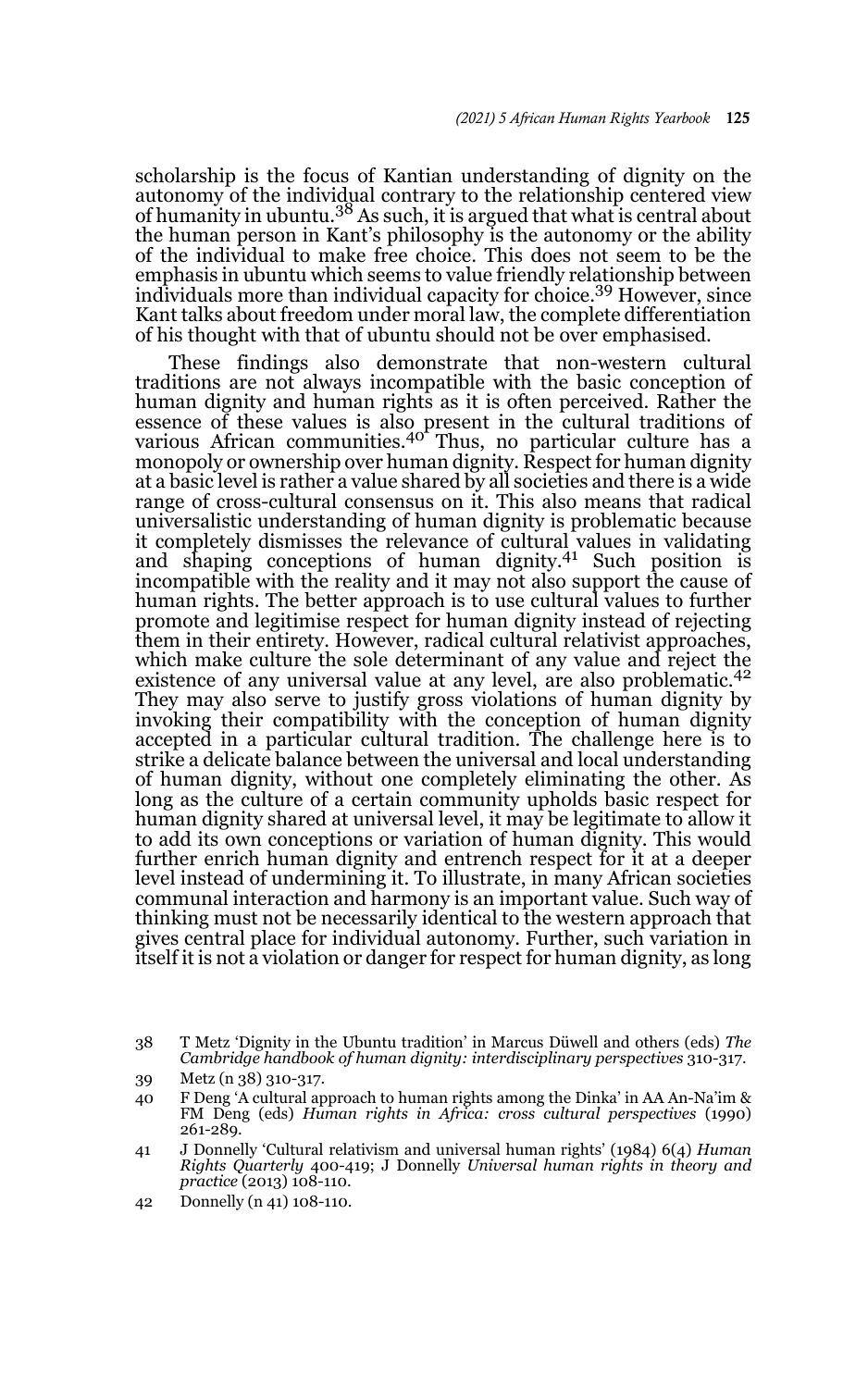as the respect for communal life does not destroy or eliminate the autonomy of the individual.

# **2 THE ROLE OF HUMAN DIGNITY IN THE JURISPRUDENCE OF THE AFRICAN COMMISSION ON HUMAN AND PEOPLES' RIGHTS**

The African Charter on Human and Peoples' Rights (African Charter) gives explicit recognition to human dignity. Reference to dignity is made three times, in the Preamble and in a specific article of the Charter.43 To begin with the Preamble, the notion is invoked in relation to the then Organisation of African Union (OAU) Charter which states that 'freedom, equality, justice and dignity are essential objectives for the achievement of the legitimate aspirations of the African peoples'.<sup>44</sup> The African Charter reiterates the importance of these objectives through direct quotation from the constituting document of the OAU. Beside this, the Preamble also mentions dignity by linking it to the issue of colonialism. Africa was a victim of colonial ambition of the European powers. At the time of the adoption of the African Charter, some African states were still struggling to regain their independence. Cognisant of the gross indignity that colonisation has inflicted on African people and the severity of the problem, the Charter underscores the need to support people fighting for their dignity and work towards the elimination of all manifestations of indignity be it discrimination or Apartheid. A similar statement is also reiterated in the Constitutive Act of the African Union. The act celebrates the 'heroic' fight of the African people for their 'dignity' and independence; underscores the need for preserving these ideals in the African continent.<sup>45</sup>

Here one may ask what significance is of an express incorporation of dignity in the preamble of the African Charter. The scholarship on treaty interpretation underscores the importance of statements incorporated in preambles. Accordingly, one of the core functions of preambles is to specify the purpose that specific provision of the treaty<br>seeks to achieve.<sup>46</sup> As such, they serve as guidance in the interpretation of treaties by judicial bodies. This helps to minimise the misapplication of specific provisions of the treaty. If preambles have such a role, the presence of human dignity in the African Charter is a positive development, since the adjudicatory bodies will have the mandate to use the concept in the discovery, explication, application and limitation of rights in it. Hence, it could be argued that human dignity is a value that shapes the interpretation of human rights in the African Charter.

- 44 African Charter (n 43) art 5.
- 45 Constitutive Act of the African Union (2000) Preamble.
- 46 MH Hulme 'Preambles in treaty interpretation' (2016) 164 *University of Pennsylvania Law Review* 1300

<sup>43</sup> African Charter on Human and Peoples' Rights (1986) Preamble & art 5.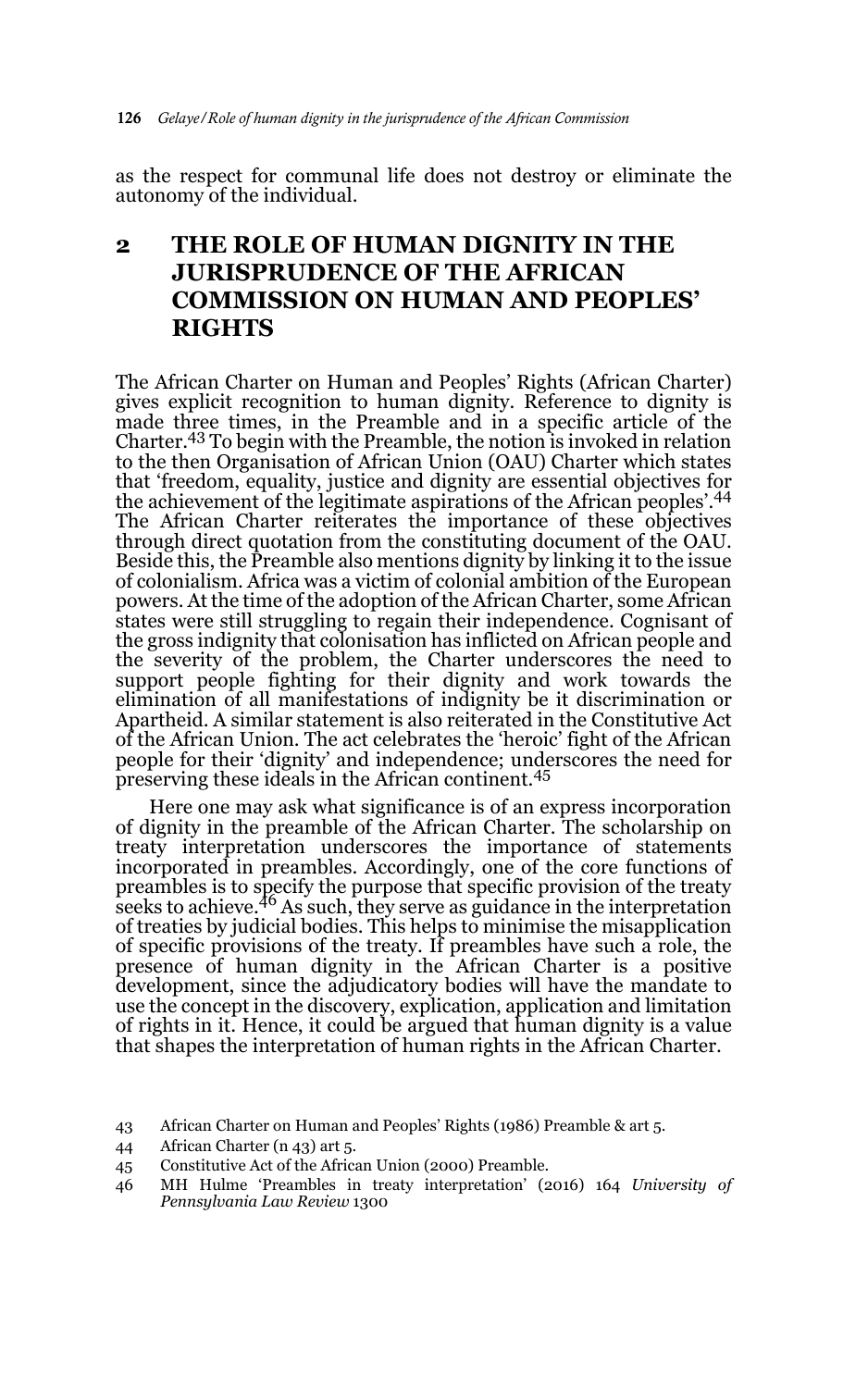Beside the preamble, article 5 of the African Charter is dedicated to the right to dignity and combating several manifestations of its violations. The article provides that 'Every individual shall have the right to the respect of the dignity inherent in a human being and to the recognition of his legal status. All forms of exploitation and degradation of man particularly slavery, slave trade, torture, cruel, inhuman or degrading punishment and treatment shall be prohibited'.47 It recognises an enforceable right to dignity in the African Charter. In this sense, it is different from the reference to dignity in the preamble which is more of a value that informs all the rights incorporated under the Charter. Further, the article unequivocally perceives dignity as something that is embedded within every human person. Such understanding of human dignity resonates with the provisions of several human rights instruments such as the Universal Declaration of Human Rights. Moreover, the provision has also attempted to exemplify circumstances where the right to human dignity may be violated. These include among others denial of legal status to a human person, slavery, torture and inhuman treatment.<sup>48</sup> The list here is only illustrative and there is a room to include more acts within this article through interpretation, as long as the inherent dignity of human beings is seriously undermined by the practice in question.

Thus, arguably human dignity is recognised in the African Charter as an interpretative value and enforceable right. A closer look at the preamble and article 5 of the Charter supports such conclusion. If this is the case, it means adjudicatory bodies of the African Charter as well as the domestic courts of states which have ratified the African Charter, have the duty to elaborate and apply human dignity in the interpretation of human rights incorporated within the charter. The following paragraphs of the article examine the dignity jurisprudence of the African Commission and the overall place of dignity in the African human rights system. Before doing that, it may be important to say a few things about the institutional framework. The African Commission on Human and Peoples' Rights (African Commission) is the main body in the African human rights system that is entrusted with the mandate of human rights promotion and protection in the continent.49 Yet, its decisions are usually not enforced and its power of enforcement seems to be confined to reporting to the assembly of head of states.

That being said about the institutional structure, let us examine the human dignity jurisprudence of the African Commission so far. Accordingly, only the respect for integrity and equal worth aspects of human dignity are recognised in the decisions of the Commission. The number of human dignity inspired decisions are also few. Two of them deal with physical and emotional integrity. Three other cases focus on the equal worth aspect dealing with non-discrimination. To begin with the physical and emotional integrity aspect, the first important case is *Spilg and Mack & Ditshwanelo (on behalf of Lehlohonolo Bernard*

- 47 African Charter (n 43) art 5.
- 48 African Charter (n 43) art 5.
- 49 African Charter (n 43) art 30.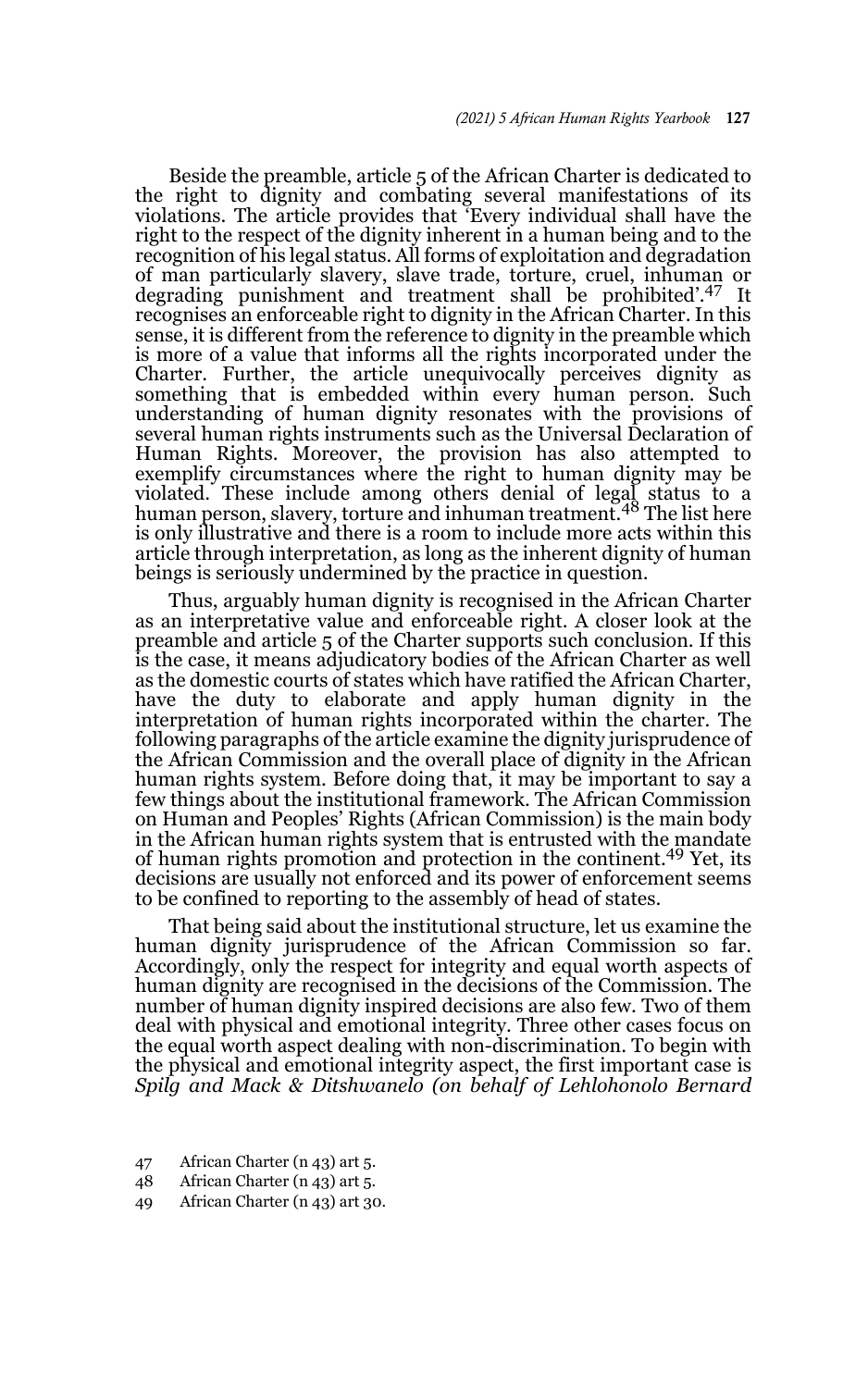*Kobedi) v Botswana*. 50 The case concerns the execution of the death sentence in Botswana on a person convicted of killing a police officer. In this application, the violation of article 5 of the African Charter was alleged on a number of grounds. The first involves the health condition of the applicant as he was suffering from a heart condition. Here, the argument was that the failure of courts to consider the health condition of the applicant and the order of execution by hanging is a cruel and inhuman treatment.<sup>51</sup> The second ground is on the failure of the court to notify the family of the applicant of the day of the execution. This in the view of the advocate deprived the applicant a dignified farewell.<sup>52</sup>

The decision of the Commission on this case is interesting and problematic from the perspective of human dignity. First, the Commission decided that the claim that execution by hanging causes severe suffering on the accused is speculative and insufficiently proved.53 What makes the case interesting is that the Commission did not ask whether the very act of the death penalty is compatible with the intrinsic worth of a human person. That aside, the Commission even failed to find a violation on the cruelty of the manner of execution. Given the health condition of the accused, it would have been difficult to allow death by hanging if the Commission followed a strictly digniterian approach of interpretation. Surprisingly, the commission found violation of article 5 for the second ground which is the failure of the Botswanan court to provide information about the date of execution. This in the Commission's view violates the human dignity of the applicant. In the view of the writer, this is a very weak conception of human dignity. The only plausible explanation for the conclusion the Commission arrived at could be the fact that the applicant was executed before it rendered the decision.

A related case of inhumane treatment where the issue of dignity was decisive is Institute for *Human Rights and Development in Africa (on behalf of Esmaila Connateh & 13 others) v Angola*. 54 The case concerns the deportation of Gambian miners legally working in Angola subsequent to the adoption of a policy of expelling foreigners. In the course of this process, the applicants alleged the commission of arbitrary detention and maltreatment on the basis of their origin. They were also kept as prisoners in a house that is filled with animal waste since animals used to live in it before the prisoners moved into it.55 In addition, the prison was not big enough to accommodate all prisoners. Thus, they had to sleep, eat and take bath in the same place. They did not also receive a sufficient amount of food, water and medical aid. For instance, only two buckets of water were provided for 500 prisoners per day.56 Based on all these facts, the prisoners alleged the violation of a

- 51 *Splig v Botswana* (n 50).
- 52 *Splig v Botswana* (n 50).
- 53 *Splig v Botswana* (n 50).
- 54 *Institute for Human Rights and Development in Africa (on behalf of Esmaila Connateh & 13 others) v Angola,* Communication 292/04.
- 55 *IHRD v Angola* (n 54).

<sup>50</sup> *Spilg, Mack & Ditshwanelo (on behalf of Lehlohonolo Bernard Kobedi) v Botswana* Communication 277/03.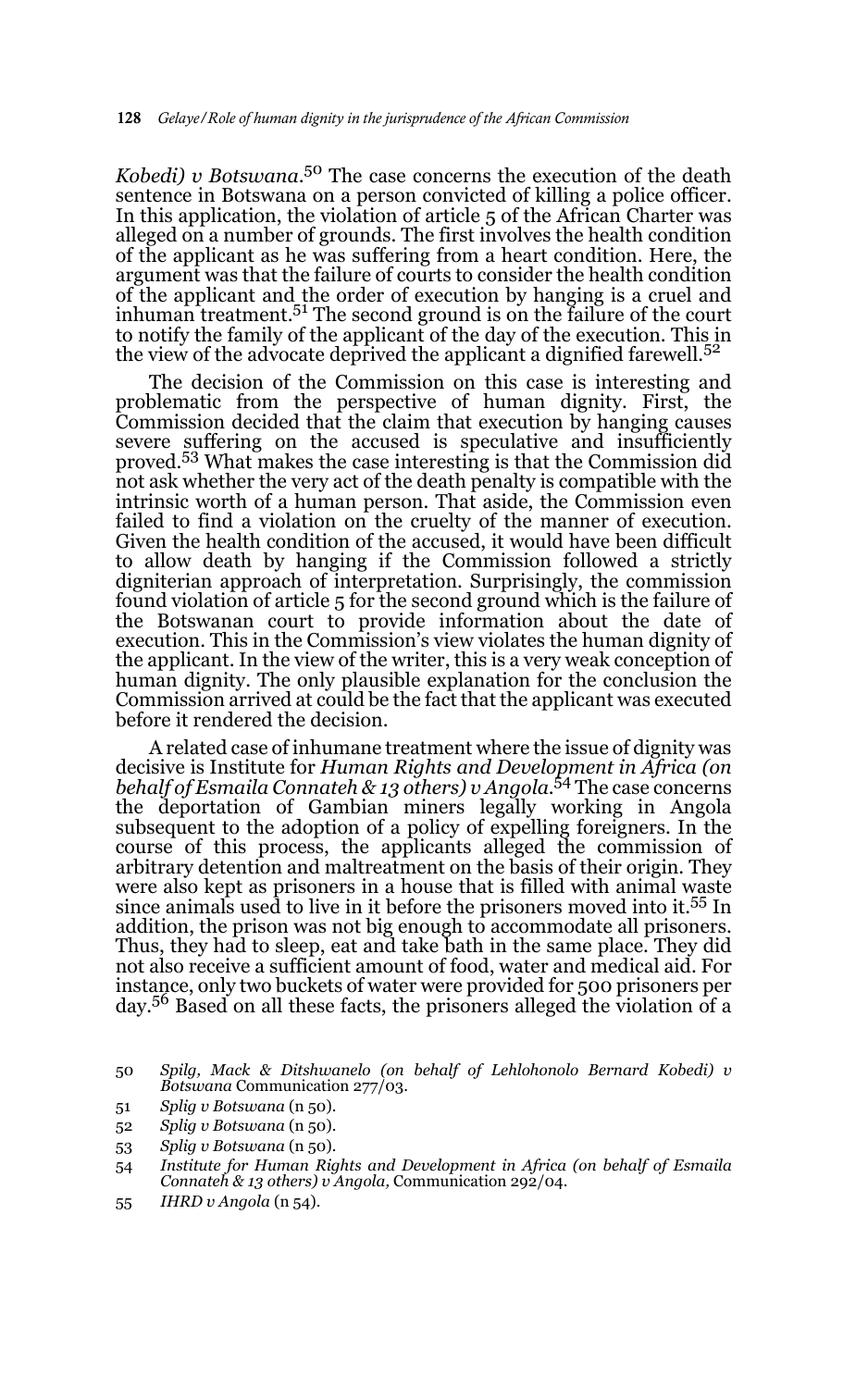number of rights recognised under the African Charter including the right to dignity. The Commission, without much reasoning ruled in their favour by noting that the treatment they have received is clearly a violation of article 5 of the African Charter since such a treatment cannot be called anything but degrading and inhuman.57 In arriving at this conclusion, the Commission also referred to the dignity jurisprudence of the UN Human Rights Committee.

Another decision of the African Commission is *Purohit and Moore v* Gambia.<sup>58</sup> The case concerns mentally ill patients detained in Gambian hospitals. The communication particularly challenges provisions of the Lunatic Detention Act of Gambia (LDA).<sup>59</sup> One of the most problematic aspects of the law is its failure to specifically define who a 'lunatic' is and on what criteria their status is determined. This is problematic considering the fact that a person declared lunatic is susceptible to indefinite detention in a medical detention centre and the process of determination lacks clarity or review.<sup>60</sup> The applicants in this case alleged the violation of their right to dignity recognised under article 5 of the African Charter.

The Commission began its decision on the issue by noting that 'human dignity is an inherent basic right to which all human beings, regardless of their mental capabilities or disabilities as the case may be,<br>are entitled to without discrimination'.<sup>61</sup> In addition, the Commission expressly mentioned the duty to 'respect' and 'protect' the right to dignity as an obligation enshrined under the African Charter. It further ruled that 'under the LDA, persons with mental illness have been branded as 'lunatics' and 'idiots', terms, which without any doubt dehumanise and deny them any form of dignity in contravention of article 5 of the African Charter'.62 Through this decision, the Commission affirmed the need to respect the intrinsic worth or value of every human person irrespective of his mental or physical disability, which is a step in the right direction. In other words, the Commission's decision in this case shows that a human person will not lose his respect or dignity, by virtue of his disability. Rather he is valued or respected as any other member of human family.

On the equal worth aspect of human dignity, the first important case is that of the *Nubian Community in Kenya v Kenya*. 63 It concerns person of Nubian decent living in Kenya. The Nubian community used to live in Sudan originally but the British colonisers forced some members of the community to join the British army and reside in Kenya. During the colonial time, the Nubians did not have any legal

- 56 *IHRD v Angola* (n 54).
- 57 *IHRD v Angola* (n 54).
- 58 *IHRD v Angola* (n 54).
- 59 *Purohit & Moore v Gambia*, ACHPR communication no 241/2001.
- 60 *Purohit v Gambia* (n 59).
- 61 *Purohit v Gambia* (n 59).
- 62 *Purohit v Gambia* (n 59).
- 63 The *Nubian Community in Kenya v The Republic of Kenya* ACHPR communication 317/06.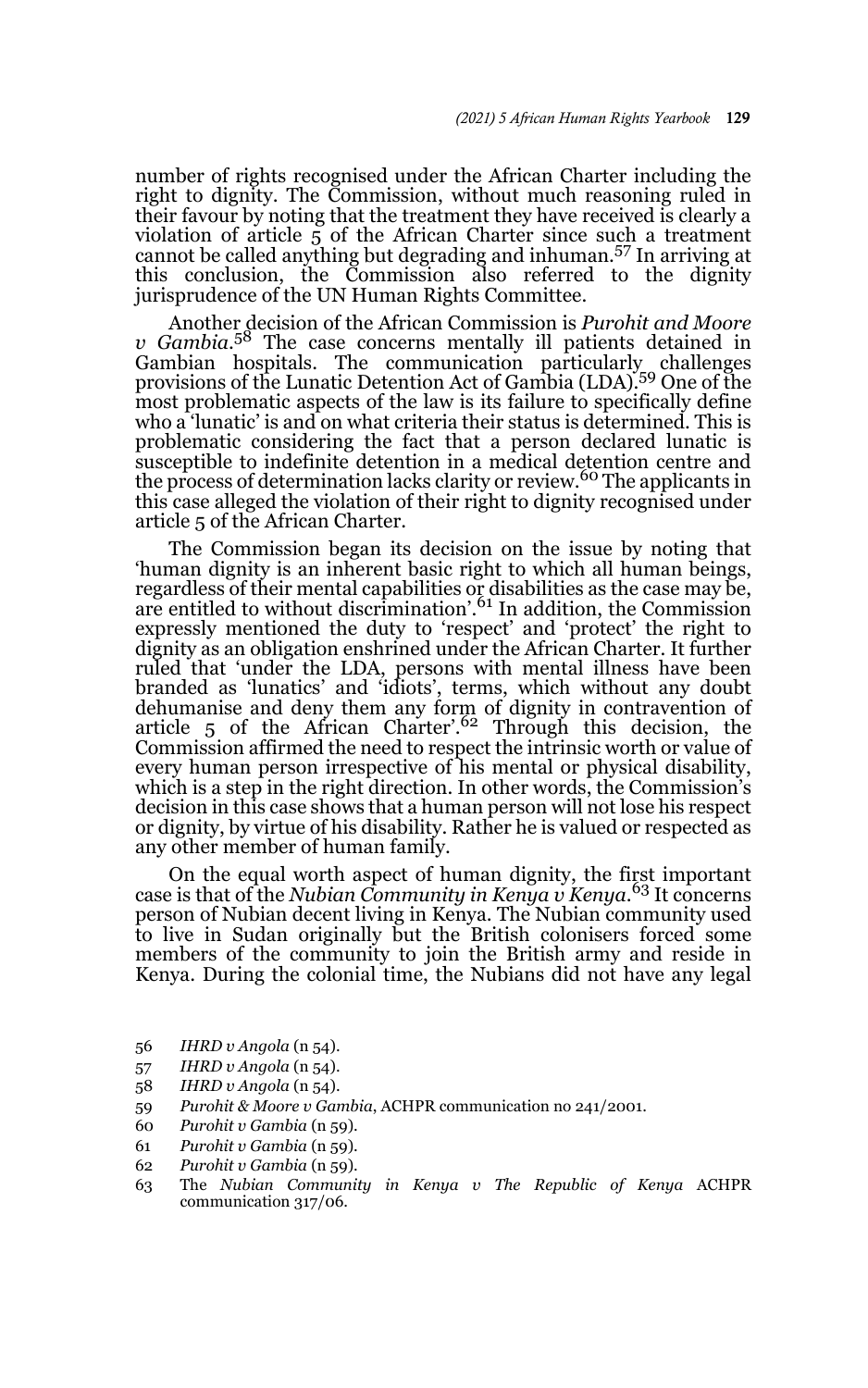status. They were neither British nor Kenyan citizens. When Kenya got its independence the issue of the Nubian community was not resolved. Later, the Kenyan government came up with a stringent procedure for issuing identity documents such as National IDs and passports to individuals of Nubian decent residing in Kenya.<sup>64</sup> These procedures include the payment of an application fee, the need to bring the ID card of their grandparents (which they cannot produce) and delayed processing of their application which is not applicable to other applicants. As such, the denial of legal status and the difficulty of acquiring identity documents made the life of the Nubians in Kenya very cumbersome and prevented their full participation in the life of the Kenyan community.<sup>65</sup>

In its decision the Commission noted that 'the respect of the dignity inherent in the human person informs the content of all the personal rights protected in the Charter'.<sup>66</sup> This is very important as it shows African Charter's conception of dignity as a permeating value across all rights and not just a single enforceable right. It further reasoned that the Kenyan law that regulates the acquisition of identity documents for Nubians is blatantly discriminatory and arbitrary. The Commission further remarked that there is 'a clear indication that Kenyan Nubians are unfairly discriminated against in the acquisition of identity documents solely on account of their ethnic and religious affiliations, which assails their dignity as human beings who are inherently equal in dignity'.<sup>67</sup> It further invoked article 2 of the Charter dealing with equality and unfair discrimination by underlining that 'differential treatment on the basis of ethnic and religious affiliations is specifically prohibited … they have historically been misused to oppress and marginalise peoples with these attributes, thereby demeaning the<br>humanity and dignity inherent in them'.<sup>68</sup> Here, the Commission made an interesting connection between dignity and equality, using the former to inform the latter. In other words, it used dignity as a guide to determine whether discrimination or differential treatment is fair, which resembles the approach of the Constitutional Court of South Africa.

A similar issue was entertained by the African Commission in the case *Open Society Justice Initiative v Côte d'Ivoire*. 69 The case concerns a challenge to the 'ivorite' policy of the Ivorian government which was introduced on the eve of the 2000 presidential election. Its main aim was to grant Ivorian nationality to persons born from an Ivorian mother and father. This policy was particularly designed to exclude the then Presidential candidate Mr Outaraa a member of the Douala ethnic group of a Burkinabe descent.<sup>70</sup> Pursuant to this policy,

- 64 *Nubian v Kenya* (n 63).
- 65 *Nubian v Kenya* (n 63).
- 66 *Nubian v Kenya* (n 63).
- 67 *Nubian v Kenya* (n 63).
- 68 *Nubian v Kenya* (n 63).
- 69 *Open Society Justice Initiative v Côte d'Ivoire,* ACHPR Communication 318/06.
- 70 *Open Society v Côte d'Ivoire* (n 69).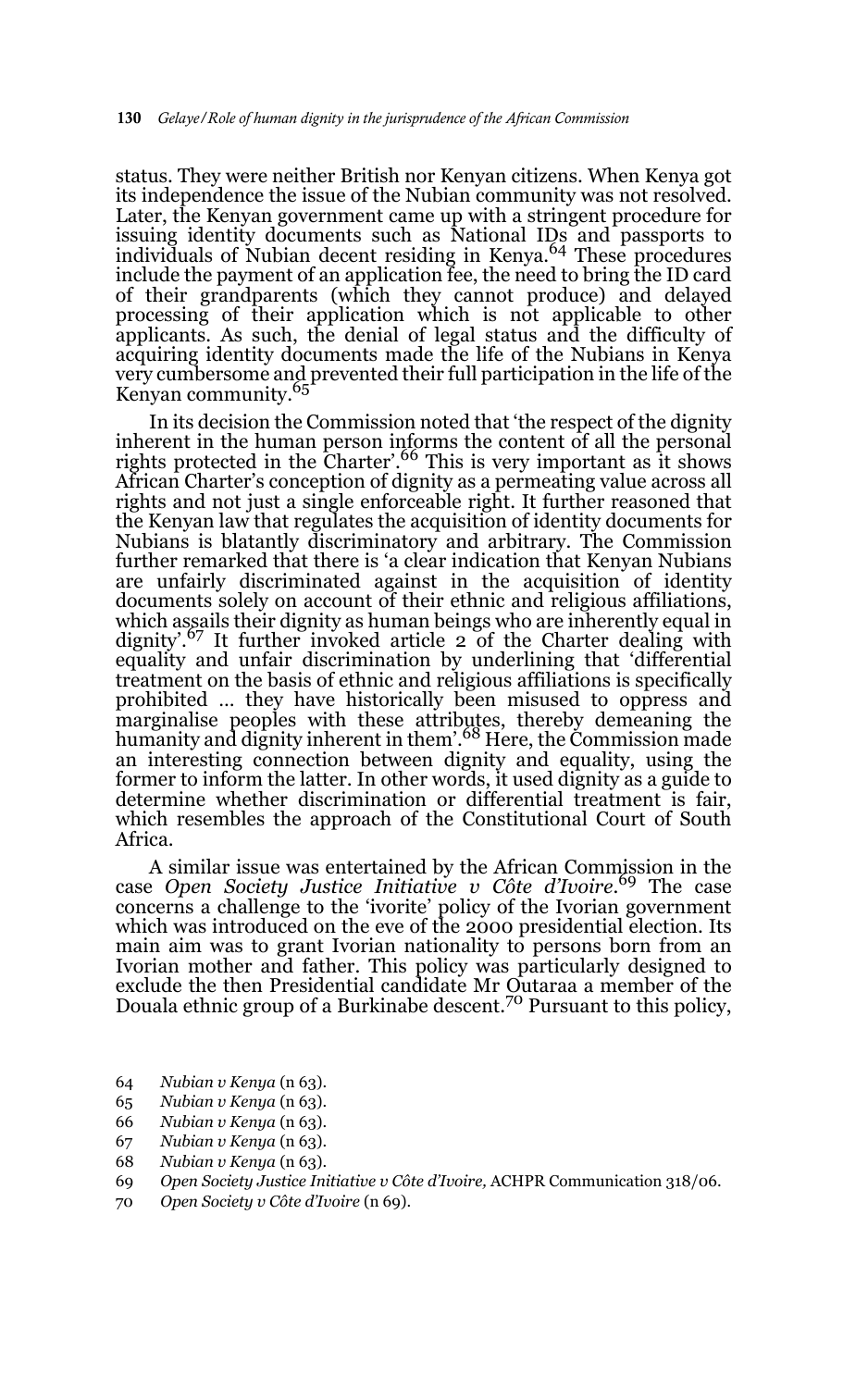the Ivorian Supreme Court prohibited Mr Outara from competing in the election and the incumbent president Gbagbo won the election. Subsequent to this incident, the government intensified the harsh treatment against the Doulas living in the northern part of Ivory Coast, which are predominantly Muslim. Members of the Douala ethnic group faced numerous difficulties in the course of acquiring Ivorian nationality and they were asked to pay a fine for getting citizenship which is not a requirement for other people residing in Ivory Coast.<sup>71</sup> The consequence of denial of legal status and citizenship for the Doulas was too burdensome, which caused the problem of statelessness and their effective exclusion from assuming rights and obligations. In other words, the denial of a legal status entailed the denial of their very existence and a heavy burden on their day to day life.<sup>72</sup> In their communication, the applicants alleged the violation of article 5 of the African Charter which guarantees the right to human dignity and right to a legal status.

In its decision the African Commission ruled in favour of the applicants and found a violation of article 5. Its reasoning also reflected the importance of human dignity in the African Charter beside this specific issue. In this regard, the commission noted that 'Dignity is … the soul of the African human rights system and which it shares with both the other systems and all civilised human societies. Dignity is consubstantial, intrinsic and inherent to the human person. In other words, when the individual loses his dignity, it is his human nature itself which is called into question, to the extent that it is likely to interrogate the validity of continuing to belong to human society … when dignity is lost, everything is lost. In short, when dignity is violated, it is not worth the while to guarantee most of the other rights'.73

This is so far the strongest statement of the African Commission on human dignity. It endorsed the centrality of human dignity to the corpus of the African Charter and reaffirmed the fact that human dignity is not alien to African societies rather it is something which they share with 'all civilised human societies' though it did not provide details by making reference to African cultural and religious value systems. It also underscored the intrinsic character of human dignity and its direct relation to human nature. As such, when the dignity of a person is threatened their human nature is also challenged. More importantly, it emphasised the importance of securing human dignity if we are genuinely committed to further the protection of human rights in Africa.

Having made these statements as a premise, the Commission underlined the strong bond between human dignity and legal status. In doing so it referred to the jurisprudence of the European Court of<br>Human Rights and the Inter-American Court.<sup>74</sup> The Commission noted

- 71 *Open Society v Côte d'Ivoire* (n 69).
- 72 *Open Society v Côte d'Ivoire* (n 69).
- 73 *Open Society v Côte d'Ivoire* (n 69).
- 74 *Open Society v Côte d'Ivoire* (n 69).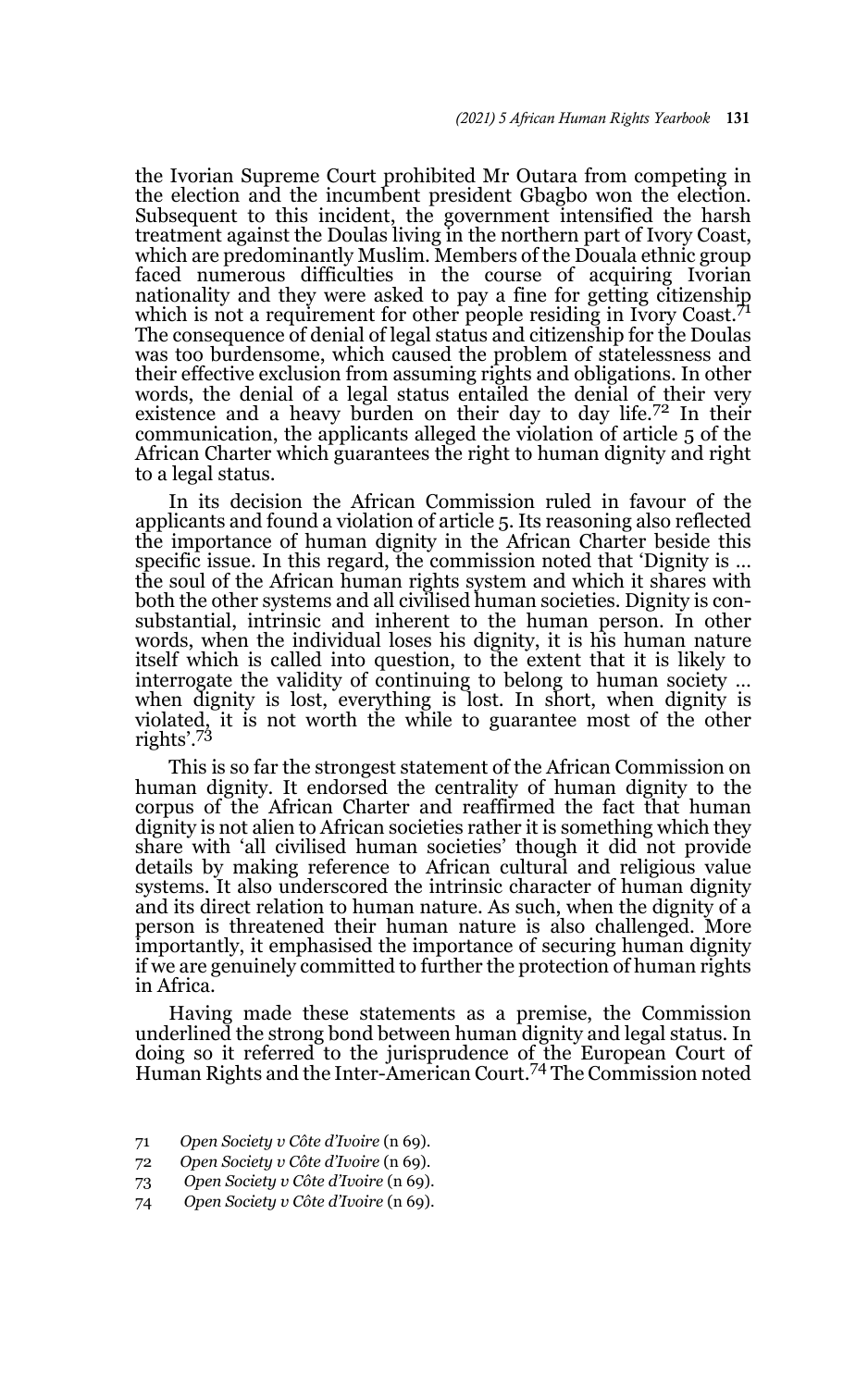that, respect for human dignity presupposes the recognition of the legal status of the person which enables him/her to assume rights and duties in the society. If this status is denied, the individual will not be able to live with dignity. As such,

the Commission considers that failure to grant nationality as a legal recognition is an injurious infringement of human dignity. Such an infringement seriously affects the legal security of the individual, particularly due to the undermining of a set of consubstantial rights and privileges to the enjoyment of fundamental legal and socio-economic privileges. Ultimately, it is the very existence of the victim which is vitally compromised.<sup>75</sup>

With this reasoning, the Commission found a violation of article 5 of the African Charter.

The cases discussed above show that though human dignity is a core value and right in the African Charter, the commission's jurisprudence so far mainly focused on the integrity and equal worth aspects of human dignity. Even for these aspects, the Commission has not done anything tangible to abolish the death penalty or combat discrimination against sexual minorities on the basis of their sexual orientation through a dignity centred interpretation of the Charter. Hence, the Commission needs to do more in concretising and entrenching human dignity centred interpretation of rights in Africa by starting from within. In this regard, much is expected from the African Commission and the African Court on Human and Peoples' Rights to examine African culture and traditions, in the process of concretising the concept. This is important because human rights do not function in cultural vacuum.76 They will not become universal simply because we want them to be. The task needs a greater level of commitment to trace the roots of the concept in African local tradition.

In addition, the African Commission can gain insights about the meaning and application of human dignity from national and international courts. The Commission has an express legal mandate to 'draw inspiration' from international law in the interpretation of the Charter.77 It is also empowered to utilise as subsidiary sources 'other general or special international conventions, laying down rules expressly recognised by member states of the Organisation of African Unity, African practices consistent with international norms on human and people's rights, customs generally accepted as law, general principles of law recognised by African states as well as legal precedents and doctrine'.78 The Commission has invoked these provisions when it made reference to the dignity jurisprudence of the Constitutional Court of South Africa and the European Court on Human Rights in the few dignity cases it has determined so far. This mandate of the Commission also enables various conceptions of human dignity to travel from one jurisdiction to the other. This is because the African Charter has a supreme status in many African constitutional orders and the interpretation of rights in the domestic system needs to conform to it.

- 76 F Deng et al *Human rights southern voices* in W Twininng (ed) (2009) 4-15.
- 77 African Charter (n 43) art 60.
- 78 African Charter (n 43) art 61.

<sup>75</sup> *Open Society v Côte d'Ivoire* (n 69).